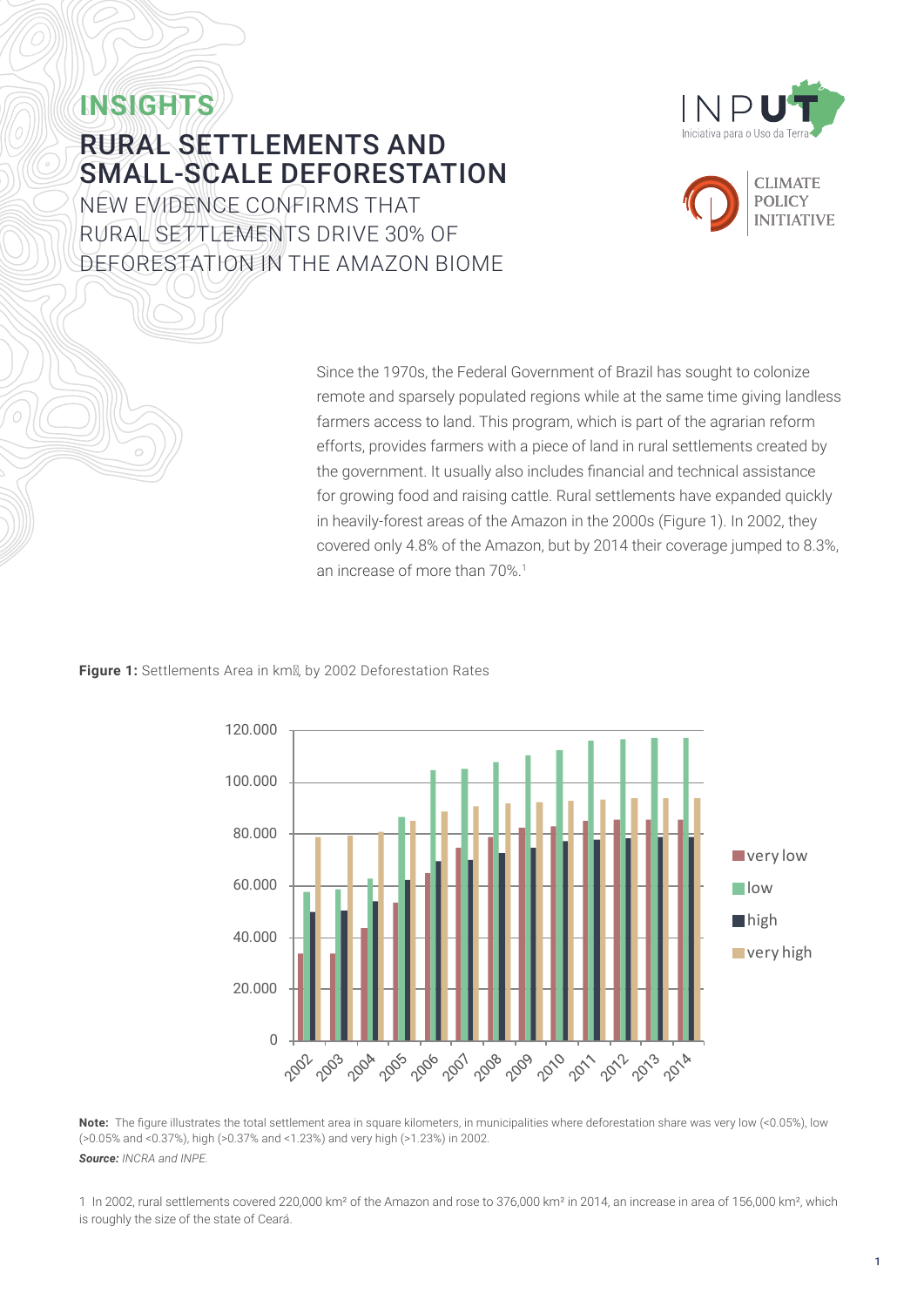

During this same time, Brazil slowed deforestation significantly. Conservation efforts reduced deforestation from 2004 to 2014 mainly by curbing large-scale clearings through a satellite-monitoring and enforcement system known as DETER. Because DETER could detect large clearings relatively easily, these clearings received better protection; deforestation fell by as much as 80% overall. But smaller clearings, which DETER has a harder time detecting, rose during this period in some areas. Thus, small-scale clearings emerged as the new frontier in the fight against deforestation.<sup>2</sup>

Given this new focus on smaller clearings, which rural farmers and ranchers often instigate, INPUT researchers at Climate Policy Initiative (CPI)/ PUC-Rio investigated a critical question: do rural settlements cause deforestation?

Using a methodology based on econometric modelling, CPI found that rural settlements are responsible for 30% of deforestation in the Amazon

### UNIQUE FINDINGS ON RURAL SETTLEMENTS AND DEFORESTATION

region in 2014. Moreover, CPI found that special settlements, which are designed to support environmentally-friendly practices, lead to an especially large impact; they account for 15%, or half, of the total deforestation caused by rural settlements in the Amazon.

These findings reinforce those identified in a separate 2016 study by the Amazon Environmental Research Institute (*Instituto de Pesquisa Ambiental da*  Amazôia – IPAM). IPAM researchers, using a different methodology, also showed that rural settlements represented as much as 30% of the total Amazon forest area cleared in 2014<sup>3</sup>

CPI's research gives policymakers and stakeholders additional evidence for understanding the significant relationship between rural settlements and deforestation. It also highlights the need for further investigation of the environmental role and impact of special settlements in the Amazon region.

In order to estimate the impact of rural settlements on deforestation, it is important to account for deforestation that would have occurred in the Amazon area even if the settlements had not been established there. Moreover, the investigation needs to consider whether the settlers may have cleared forest outside – but still close to – the settlements, which is something that has not been done in previous research.

CPI explored these questions by using a rigorous approach that allowed for the estimation of the impact of settlements on deforestation across the Amazon.

CPI merged data on the area occupied by rural settlements, according to type of settlement, with data on municipality deforestation, which was obtained from satellite imagery.4

### **CPI concluded that rural settlements caused 30% of deforestation in the Amazon in 2014**

2 <http://www.inputbrasil.org/wp-content/uploads/2015/11/Assuncao-et-al-WP2015-Deforestation-Scale-and-Farm-Size.pdf>. 3 IPAM (2016) *Desmatamento nos Assentamentos da Amazônia. Histórico, Tendências e Oportunidades* available at <http://ipam.org.br/wp-content/uploads/2016/02/Desmatamento-nos-Assentamentos-da-Amaz%C3%B4nia.pdf>. 4 National Institute of Colonization and Agrarian Reform (INCRA) and National Institute for Space Research (INPE).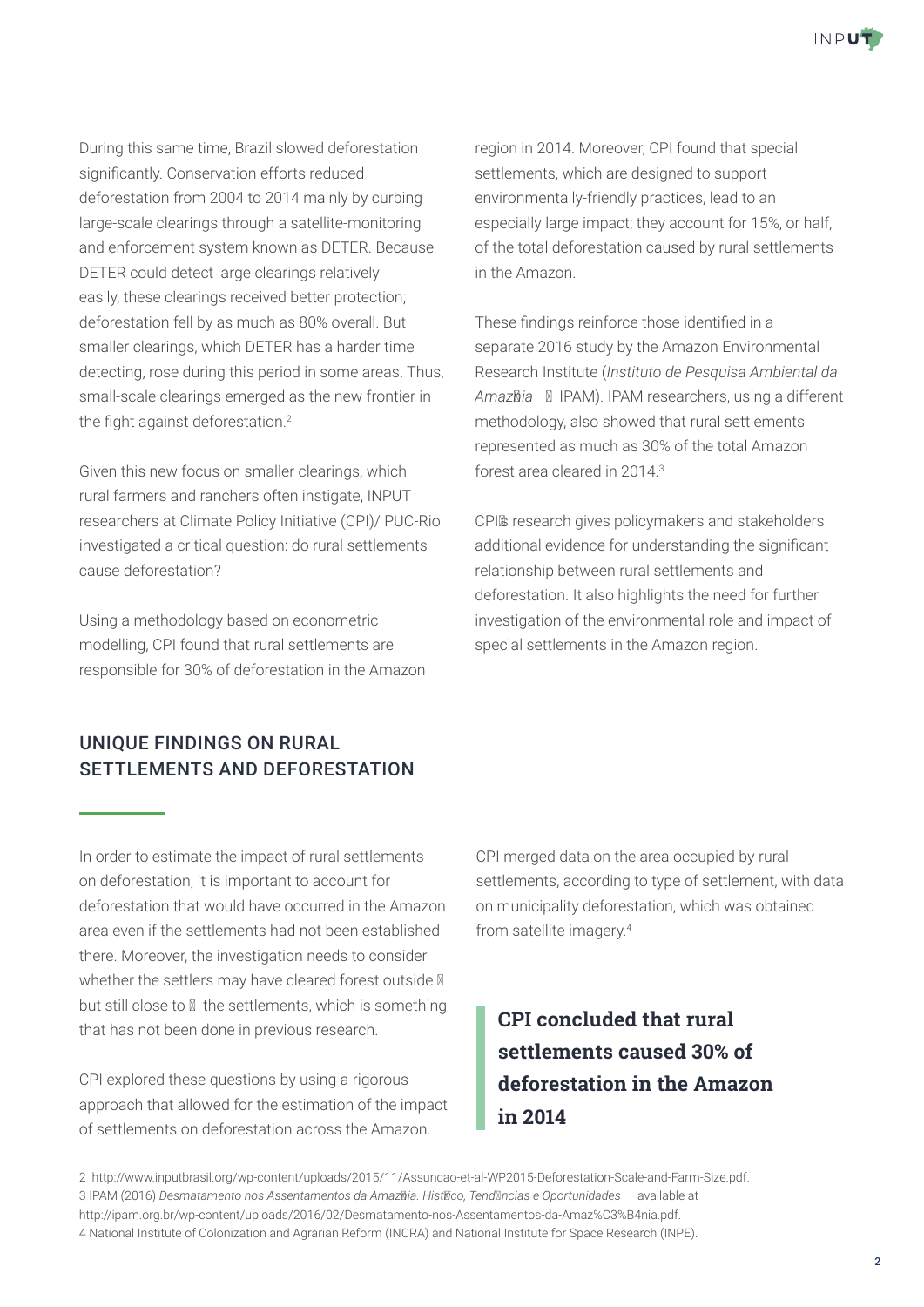

They then calculated the share of municipal area covered by settlements and deforestation from 2002 to 2014. CPI's methods allow for isolating the impact of rural settlements on deforestation from that of other possible contributing factors. They found that the greater the share of settlement area within a municipality, the greater the share of cleared forest annually.

Using this approach, CPI concluded that rural settlements caused 30% of deforestation in the Amazon in 2014. This takes into account the deforestation observed within rural settlements *and* in areas adjacent to the settlements. They confirm that a substantial amount of deforestation occurs in the Amazon because of the presence of rural settlements, and especially because of special settlements.

### UNDERSTANDING DEFORESTATION IMPACT BY SETTLEMENT TYPE AND LOCATION

To understand better how rural settlements affect deforestation, CPI researchers examined the differences in deforestation depending on the location of the settlements and their type. Four types of settlements were considered: the **c**olonization rural settlements (older settlements with no variation during the time period considered); **conventional** rural settlements (the more common ones); state and municipal rural settlements (created and mostly supported by states and municipalities – occupy a relatively small area); and **special rural settlements** (designed to promote more sustainable production techniques).

**The researchers identified an increase in deforestation in the special settlements, showing that these areas account for 15%, or half of the total deforestation by rural settlements, in the Amazon in 2014** 

CPI shows that designating new, large tracts of land for rural settlements in rural forested areas causes a certain amount of deforestation due to human and economic activity. This is true *even if* those activities aim to be environmentally-friendly, such as those that occur on special settlements**.** These special settlements are designed to serve farmers who wish to work with more sustainable production techniques, such as using fewer or no pesticides, or who want to work in more sustainable extractive activities, such as renewable forestry. The special settlements were often concentrated in areas with very high forest coverage and with almost no previously detected deforestation (Figure 2). To establish agricultural activities in such regions, even with sustainable practices, farmers need a tract of cleared land to produce, and thus need to deforest, unless they are engaged exclusively in extractive activities. The researchers identified an increase in deforestation in these areas, showing that special settlements account for 15%, or half of the total deforestation by rural settlements, in the Amazon in 2014.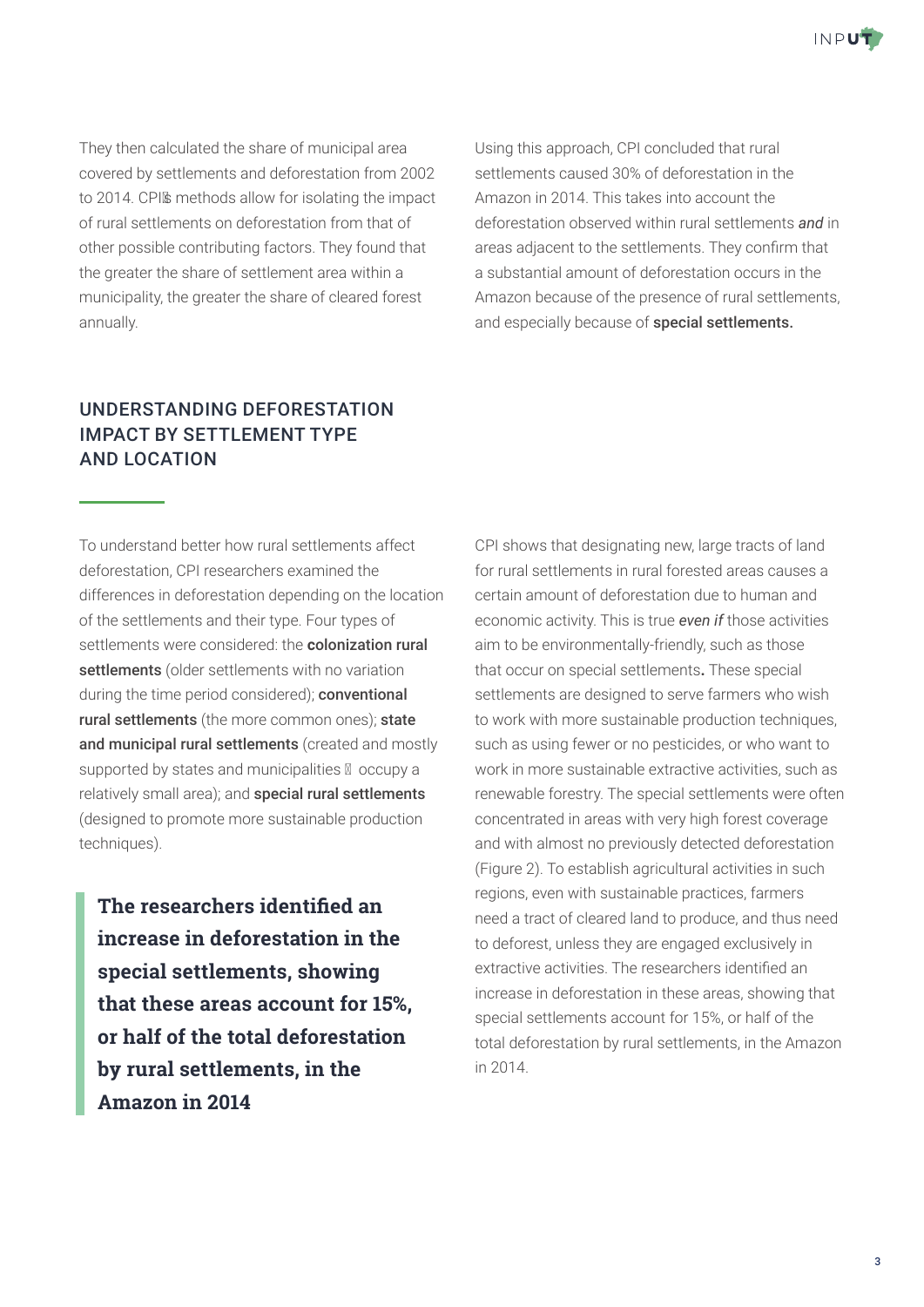

**Figure 2:** Settlement Area in the Amazon



#### **(a)** Special Settlements 2002





**(b)** Special Settlements 2011



**(c)** Conventional Settlements 2002 **(d)** Conventional Settlements 2011



**Note:** The figures illustrate the evolution of settlements by type in relation to the forest coverage in the legal Amazon between 2002 and 2011. *Source: INCRA.*

Though deforestation also takes place in traditional rural settlements (conventional settlements and state and municipal rural settlements), the researchers show they are not the driving force behind it. The correlation that has been identified in the past between conventional settlements and deforestation seems to be motivated by the presence of factors that affect both deforestation and the creation of this type of rural settlements, such as location in areas of strong agriculture expansion.

These findings emphasize the significant role that special settlements played in deforestation in the Amazon from 2002 to 2014. The study offers important insights on how other government policies affect small-scale deforestation and suggest a need to take a more holistic approach for targeting small-scale deforestation in Brazil.